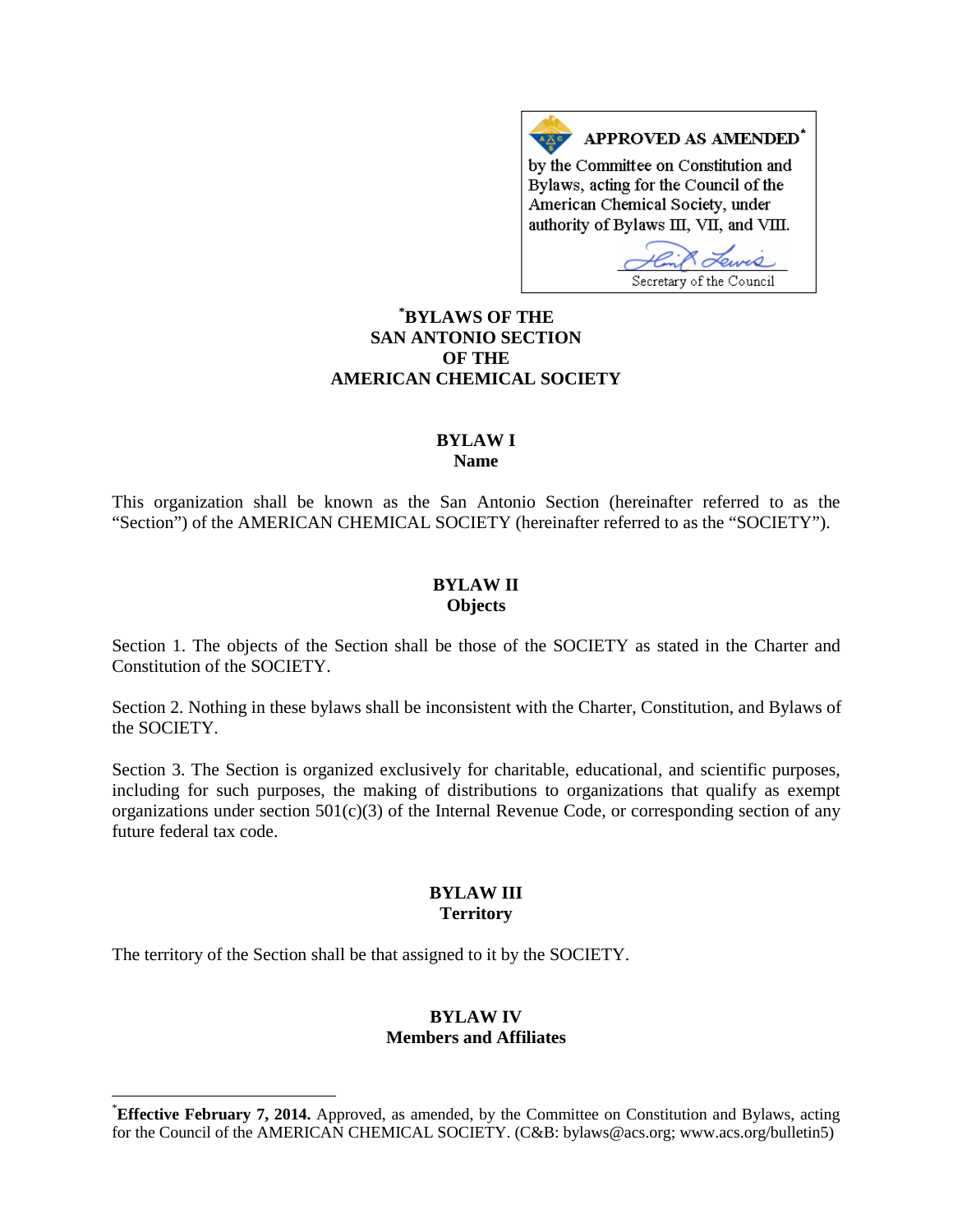Section 1. The rolls of the Section shall include those MEMBERS, STUDENT MEMBERS, and Society Affiliates of the SOCIETY residing within the territory of the Section, provided that any exceptions to this rule may be made in conformity with the Constitution and Bylaws of the SOCIETY.

Section 2. The Section may have Local Section Affiliates as authorized in the Constitution and Bylaws of the SOCIETY. A Local Section Affiliate shall retain affiliate status only so long as payment is made of Local Section dues of not less than two dollars (\$2.00) per annum.

Section 3. MEMBERS, STUDENT MEMBERS, Society Affiliates, and Local Section Affiliates shall have such rights and privileges as are accorded them by the Constitution and Bylaws of the SOCIETY.

Section 4. A Society Affiliate or a Local Section Affiliate may not vote for or hold an elective position, or vote on Articles of Incorporation or bylaws of the Section. A Society Affiliate may not serve as a voting member of the Executive Committee; a Local Section Affiliate may not serve as a member of the Executive Committee. Society Affiliates may be appointed as Committee Chairs and may serve on the Executive Committee in a non-voting capacity.

## **BYLAW V Officers, Executive Committee, and Councilors**

Section 1. The officers of the Section shall be MEMBERS of the SOCIETY and the Section and shall consist of the Chair, Chair-Elect, Secretary, and Treasurer. The Secretary and Treasurer positions may be held by the same person.

Section 2. The Section shall have Councilors and Alternate Councilors as provided in the Constitution and Bylaws of the SOCIETY. Only MEMBERS shall be eligible for these positions.

Section 3. The Executive Committee shall consist of the officers of the Section, the Immediate Past Chair, the Councilor(s), the Alternate Councilor(s), three Members-at-Large, and the chairs of all standing committees. Members-at-Large may be MEMBERS and/or STUDENT MEMBERS.

Section 4. The duties of the officers shall be such as usually pertain to their offices, together with those required by the Constitution and Bylaws of the SOCIETY, and such other duties as may be assigned to them from time to time by the Executive Committee.

- a. The duties of the Chair shall be to preside at meetings of the Executive Committee, to carry into effect the decisions and recommendations of that Committee, to preside at business meetings of the Section, to appoint all committees, and to carry out all those duties required by the Constitution and Bylaws of the SOCIETY. In the absence of the Chair, the duties of the office shall devolve upon the Chair-Elect. A vacancy in the position of Chair shall be filled *pro tempore* by the Chair-Elect until the next annual election.
- b. The duties of the Chair-Elect shall be to serve as Chair of the Program Committee for the Section. The term of office for the Chair-Elect shall be one year, after which time the Chair-Elect shall succeed to the Chair. A vacancy in the position of Chair-Elect shall be filled *pro tempore* by the Executive Committee until the next annual election.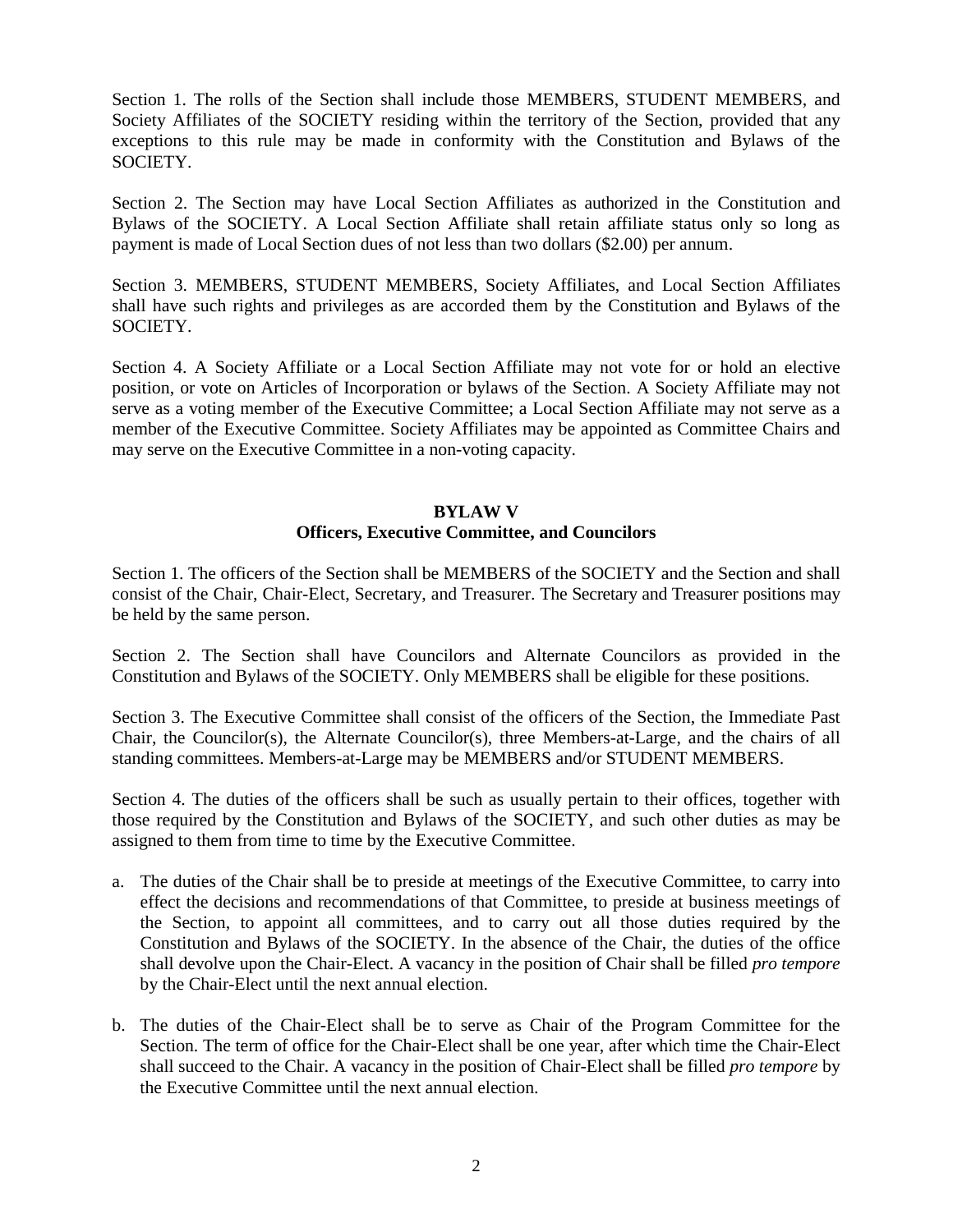- c. The duties of the Secretary shall be to keep a record of the proceedings of the Section and of the Executive Committee, to maintain a list of members and affiliates, to send to members and affiliates such notices as the business of the Section may require, and to carry out the duties required by the Constitution and Bylaws of the SOCIETY and elsewhere in these bylaws. The term of office shall be for one year; reelection is permissible. A vacancy in the position of Secretary shall be filled *pro tempore* by the Executive Committee until the next annual election.
- d. The duties of the Treasurer shall be to have charge of the funds of the Section, keep an accurate record of all receipts and disbursements, receive dues, and make those disbursements approved by the Executive Committee. The Treasurer shall render an account of all transactions and of the financial condition of the Section to the Executive Committee at times set by the Committee, and shall submit such reports as are required by the Constitution and Bylaws of the SOCIETY. The term of office shall be for one year; reelection is permissible. A vacancy in the position of Treasurer shall be filled *pro tempore* by the Executive Committee until the next annual election.
- e. The duties of the Immediate Past Chair are those assigned by the Chair.

### Section 5. Executive Committee

The Executive Committee shall be the governing body of the Section and as such, shall have full power to conduct, manage, and direct the business and affairs of the Section in accordance with the Constitution and Bylaws of the SOCIETY and with these bylaws.

Section 6. Councilor(s) and Alternate Councilor(s)

- a. The Section's Councilor(s) and Alternate Councilor(s) shall carry out those duties assigned to them by the Constitution and Bylaws of the SOCIETY.
- b. Councilors and Alternate Councilors shall be elected from the MEMBERS for three-year terms. As nearly as possible, one-third (1/3) of the number designated by the SOCIETY shall be elected each year to provide rotation of terms.
- c. In the event that a Councilor is unable to attend a specified meeting of the Council of the SOCIETY, the Chair of the Section shall appoint one of the Alternate Councilors to serve as Councilor at the specified meeting. Such appointment of an Alternate Councilor shall be for only one meeting.
- d. Any vacancy in the position of Councilor or Alternate Councilor may be filled *pro tempore* by the Executive Committee, but only until the next annual election, when the position shall be filled for the remainder of the unexpired term.

Section 7. Members-at-Large. The duties of the Members-at-Large are to assist with such duties as assigned by the Chair. The term of office shall be for one year; reelection is permissible. A vacancy in the position of Member-at-Large may be filled *pro tempore* by the Executive Committee until the next annual election.

### **BYLAW VI Manner of Election and Terms of Office**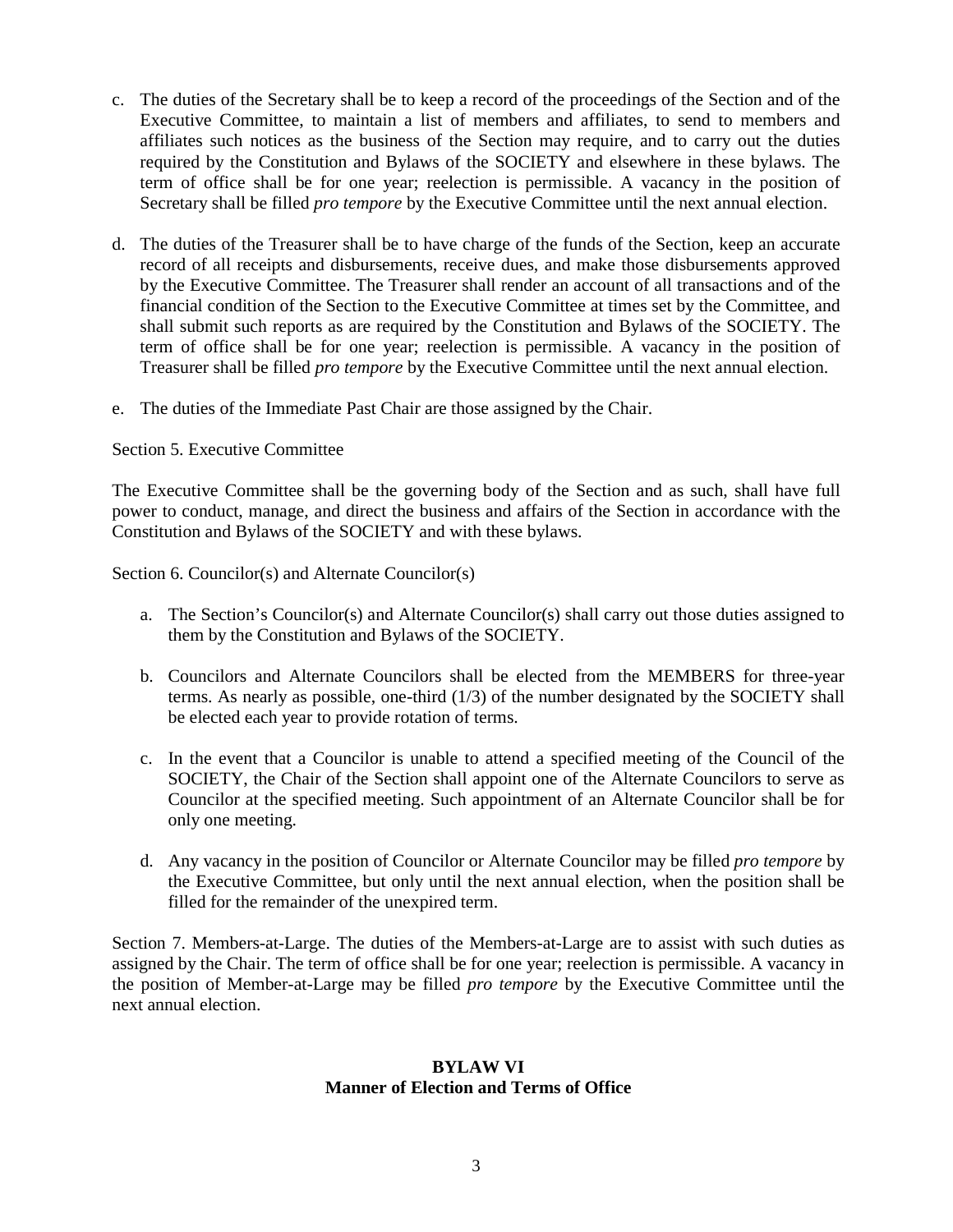Section 1. Officers, Councilor(s) and Alternate Councilor(s) shall be elected from the MEMBERS by a ballot of those eligible to vote. Both MEMBERS and STUDENT MEMBERS may be candidates for the positions of Member-at-Large. The candidate receiving the largest number of votes for each office shall be declared elected. In case of a tie vote, the Executive Committee, by ballot, shall elect from among the candidates who share the tie vote; the candidate receiving the largest number of votes shall be declared elected.

Section 2. At the September meeting, the Nominating Committee shall report nominations for each office to be filled. At that meeting any member of the Section may nominate additional candidates for office from the floor, if the nomination is seconded by another member present. Nominations so made shall be equally valid from the Nominating Committee. All candidates nominated shall have indicated willingness to serve if elected. The nominations shall be closed by an approved motion from the floor.

Section 3. The candidates for each office shall be listed in an order to be selected by lot on a ballot to be distributed to each member of the Section by November 1. A paper ballot will be mailed to any member who does not have access to electronic balloting.

Section 4. The tabulation of ballots will be completed no later than November 25. The results of the election of officers, Councilor(s), Alternate Councilor(s), and Members-at-Large shall be tabulated by the Nominating Committee. The results shall be distributed to the members by the Chair on or before the next scheduled meeting after ballots are counted and on the Section's website. The results shall also be certified to the Executive Director of the SOCIETY.

Section 5. In accordance with the SOCIETY's Bylaws, balloting procedures should ensure fair balloting that is open to all eligible members, protection against fraudulent balloting, and the timely reporting and archiving of balloting results.

### **BYLAW VII Recall of Elected Officials**

Section 1. The elected officials of the Section (officers or elected Executive Committee members) are subject to recall for neglect of duties or conduct injurious to the SOCIETY. Recall procedures are not applicable to Councilors and Alternate Councilors elected by Local Sections.

Section 2. The recall of an official shall be initiated when a signed petition, indicating in writing the specific charges and reasonable substantiating evidence is submitted to the Chair from at least five voting members of the Section. In the event the Chair is the official in question, the Chair-Elect shall receive the petition and shall assume the duties of the Office of Chair with respect to this issue until the issue is resolved.

Section 3. The Chair shall, without delay, determine that the petitioners are aware of the gravity of their actions and the procedures to be followed. The Chair shall seek an alternate resolution to the problem and a withdrawal of the petition at this time. In the absence of a resolution to the problem, the Chair shall notify the members of the Executive Committee and call a special meeting within thirty days.

a. The Executive Committee shall promptly continue the recall process or dismiss the petition as illfounded or find an alternative solution to the problem. The Chair shall promptly inform the petitioners and the official of the decision of the Executive Committee.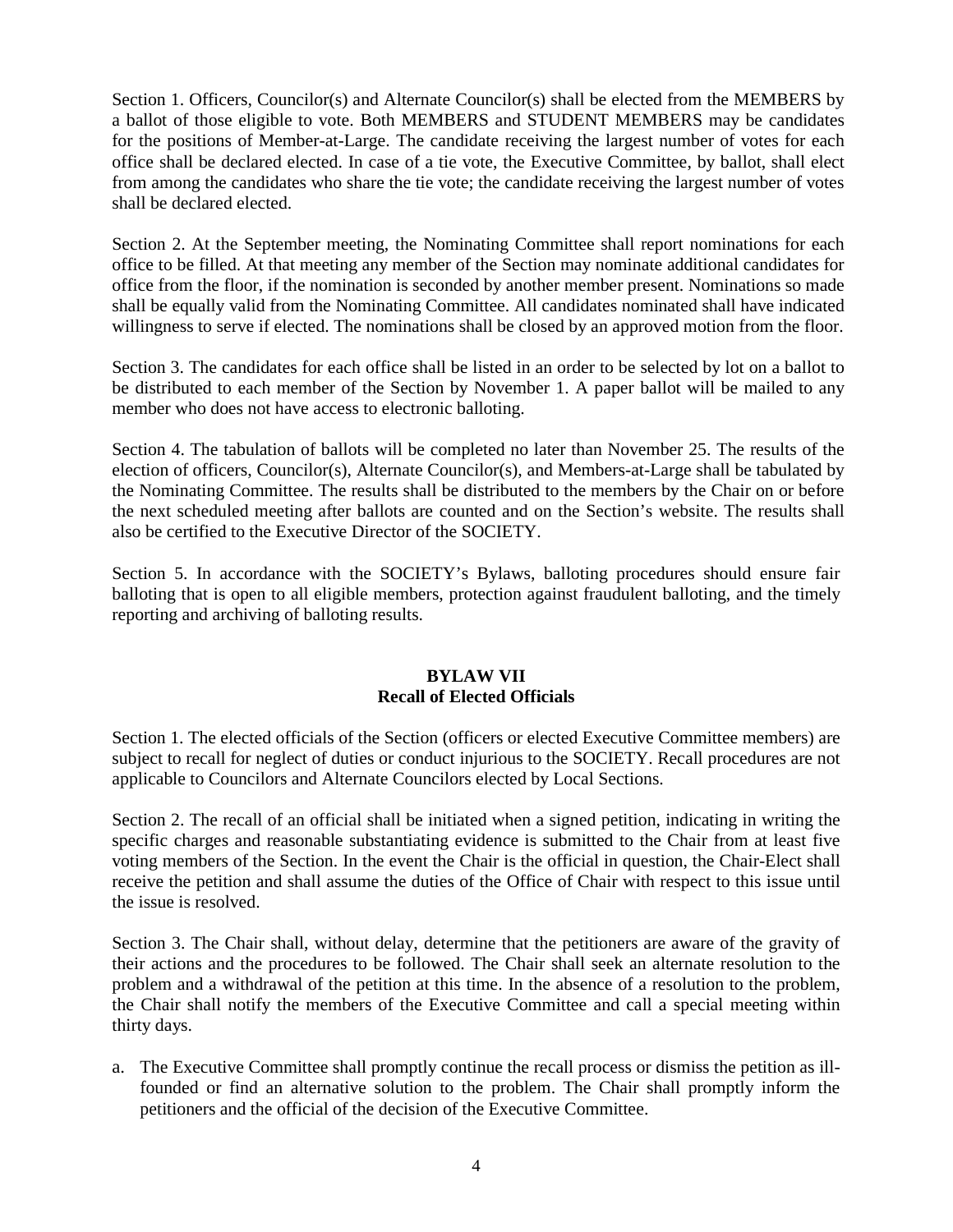- b. If the proceedings continue, the Chair shall assign the duties of the official to another MEMBER of the Section until the issue is resolved.
- c. If the proceedings continue, the official shall be offered an opportunity to answer the allegations in the petition before the Executive Committee.

Every reasonable effort shall be made to contact the official throughout this procedure. That effort shall include a certified letter to the last known address on the official SOCIETY membership rolls. Upon notification, the official shall have thirty days to make a written response to the allegations. The Executive Committee shall decide whether to proceed after studying the official's response. The Chair shall inform the official and the petitioners of the decision of the Executive Committee.

If no contact with the official can be made after a reasonable effort, the Executive Committee may remove the official in question with a two-thirds (2/3) vote of the remaining members.

- d. If the proceedings continue, the official shall choose one of the following options:
	- (1) The official may resign.
	- (2) The official may request a recall vote in the same manner as the original election, which must be consistent with the Section bylaws. The voting membership shall be informed, through brief written statements prepared by the Executive Committee and the official, of the issues involved with the recall vote. Both statements shall be distributed to the voting membership before the vote is taken.
	- (3) The official may request a hearing and a recall vote by the remaining members of the Executive Committee. A two-thirds (2/3) vote of the remaining members of the Executive Committee shall be required to recall the official.
	- (4) The official may choose not to respond and thus forfeit the position.

Section 4. The vacancy provisions of these bylaws shall be used to fill a vacancy caused by a recall process. The membership of the Section and the Executive Director of the SOCIETY shall be informed of the results of the recall process and the replacement of the official.

### **BYLAW VIII Committees**

The Executive Committee shall establish committees as necessary for the proper operation of the Section. Standing committees shall include Awards, Education, Finance, Nominating, Program, and Publicity.

## **BYLAW IX Meetings**

Section 1. The Section shall hold regular meetings at places and times designated by the Executive Committee.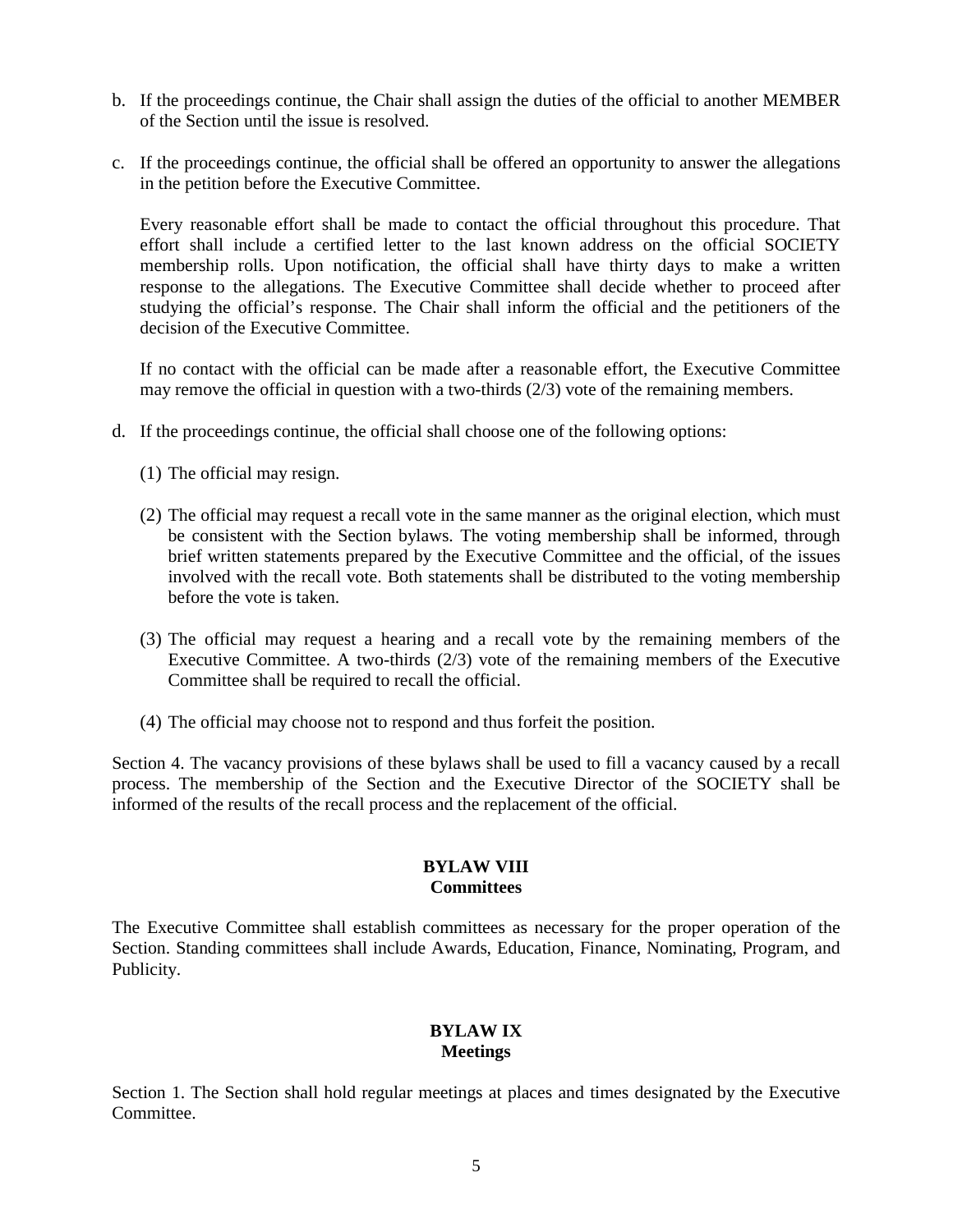Section 2. The Section may have special business meetings upon the request of a majority of the Executive Committee or upon the written request of 10 percent of the members of the Section. Such request shall be sent to the Secretary at least ten days before the date requested for the meeting and shall state the exact nature of the business intended to be transacted. No other business shall transpire at such meetings.

Section 3. Due notice of all meetings shall be sent to each member and affiliate of the Section. A quorum for the transaction of business at a Section meeting shall be 15 members or three percent of the Section membership, whichever is smaller.

Section 4. At the regular meetings of the Section, the order of business shall include as many of the following as are applicable:

- a. Call to order
- b. Approval of minutes of previous meeting
- c. Old business
- d. New business
- e. Announcements meetings, special events, etc.
- f. Introduction of speaker
- g. Lecture
- h. Discussion
- i. Adjournment

Section 5. The Executive Committee shall meet upon due notice at such time and place as may suit its convenience, upon call of the Chair, or upon request of a simple majority of its members. Alternatively, the Executive Committee may meet through a teleconference provided that there is a quorum and all participates are able to hear each other.

Section 6. A quorum for an Executive Committee meeting shall consist of a simple majority of the members of the Committee. In the absence of a quorum, the meeting shall adjourn to a date.

Section 7. The most recent edition of *Robert's Rules of Order Newly Revised* shall be the parliamentary authority for all matters not covered in these bylaws or in the SOCIETY's documents.

#### **BYLAW X Finances**

Section 1. The Section may receive donations or bequests made to it, and may expend or invest the same on behalf of the Section. Such expenditures or investments shall be made by the Treasurer of the Section upon authorization by the Executive Committee.

Section 2. The Section may raise or collect funds to be expended for local purposes, and may have the entire management and control of such funds insofar as such management and control shall not conflict with any provision of these bylaws or with the Constitution or Bylaws of the SOCIETY.

Section 3. The Executive Committee shall have the authority to assess dues or voluntary contributions as provided in the SOCIETY's Constitution and Bylaws for the various categories of membership.